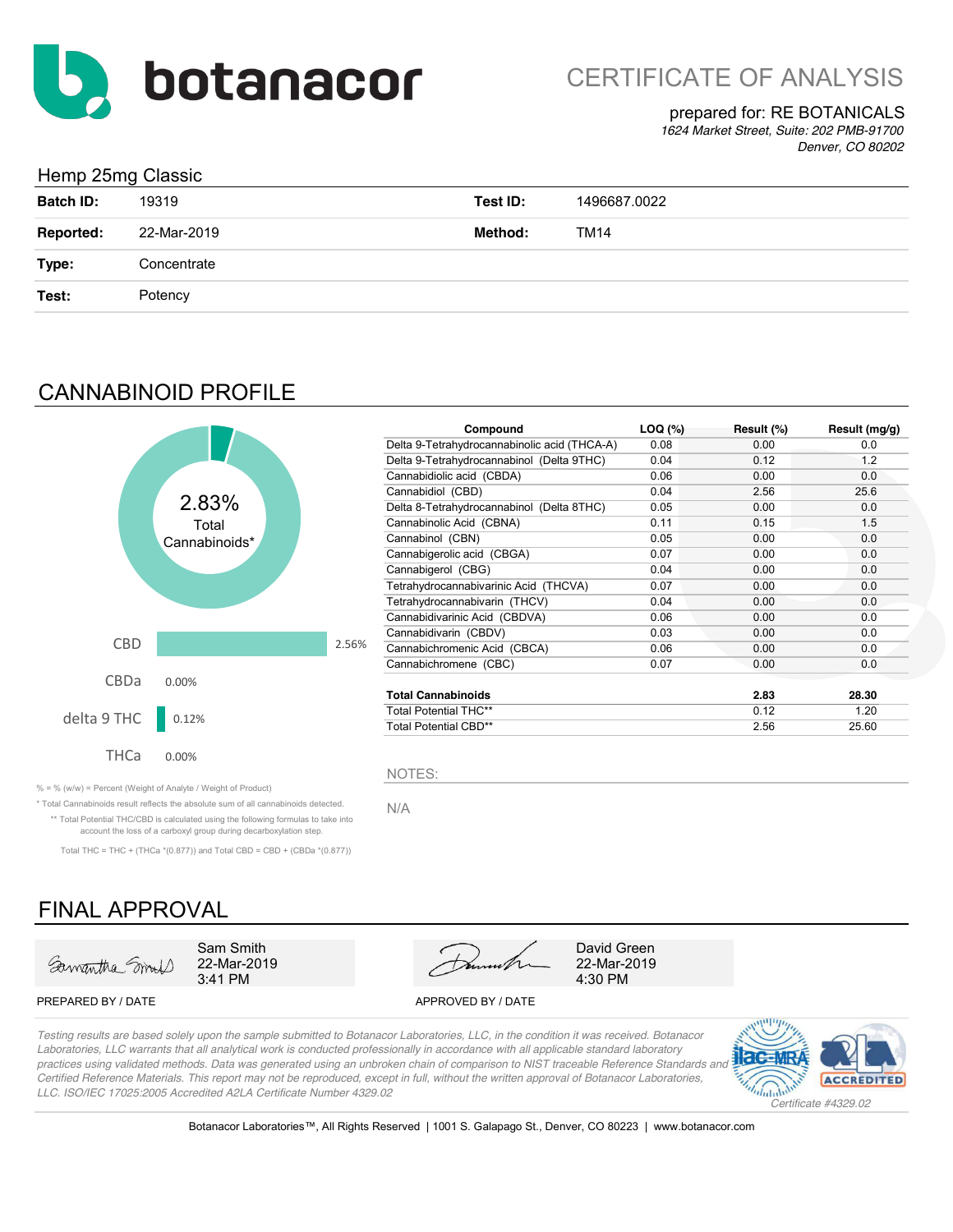

## prepared for: RE BOTANICALS

*1624 Market Street, Suite: 202 PMB-91700 Denver, CO 80202*

## Hemp 25mg Classic

| and the contract of the contract of the contract of the contract of the contract of the contract of the contract of | . .                      |          |             |
|---------------------------------------------------------------------------------------------------------------------|--------------------------|----------|-------------|
| <b>Batch ID:</b>                                                                                                    | 19319                    | Test ID: | 4265928.027 |
| <b>Reported:</b>                                                                                                    | 20-Mar-2019              | Method:  | <b>TM04</b> |
| Type:                                                                                                               | Concentrate              |          |             |
| Test:                                                                                                               | <b>Residual Solvents</b> |          |             |
|                                                                                                                     |                          |          |             |

## RESIDUAL SOLVENTS

| Solvent                                 | <b>Reportable Range (ppm)</b> | Result (ppm) |
|-----------------------------------------|-------------------------------|--------------|
| Propane                                 | $100 - 2000$                  | $\pmb{0}$    |
| <b>Butanes</b><br>(Isobutane, n-Butane) | $100 - 2000$                  | $\pmb{0}$    |
| Pentane                                 | $100 - 2000$                  | $\pmb{0}$    |
| Ethanol                                 | $100 - 2000$                  | 0            |
| Acetone                                 | $100 - 2000$                  | $\mathbf 0$  |
| <b>Isopropyl Alcohol</b>                | $100 - 2000$                  | $\pmb{0}$    |
| Hexane                                  | $6 - 120$                     | $\mathbf 0$  |
| <b>Benzene</b>                          | $0.2 - 4$                     | 0.0          |
| <b>Heptanes</b>                         | $100 - 2000$                  | $\pmb{0}$    |
| <b>Toluene</b>                          | $18 - 360$                    | $\mathbf 0$  |
| <b>Xylenes</b><br>(m,p,o-Xylenes)       | $43 - 860$                    | $\mathbf 0$  |

NOTES:

Free from visual mold, mildew, and foreign matter.

# FINAL APPROVAL

Sawantha Smit

Sam Smith 20-Mar-2019 4:55 PM

20-Mar-2019 5:14 PM Mike Branvold

PREPARED BY / DATE APPROVED BY / DATE

*Testing results are based solely upon the sample submitted to Botanacor Laboratories, LLC, in the condition it was received. Botanacor Laboratories, LLC warrants that all analytical work is conducted professionally in accordance with all applicable standard laboratory practices using validated methods. Data was generated using an unbroken chain of comparison to NIST traceable Reference Standards and Certified Reference Materials. This report may not be reproduced, except in full, without the written approval of Botanacor Laboratories, LLC. ISO/IEC 17025:2005 Accredited A2LA Certificate Number 4329.02*

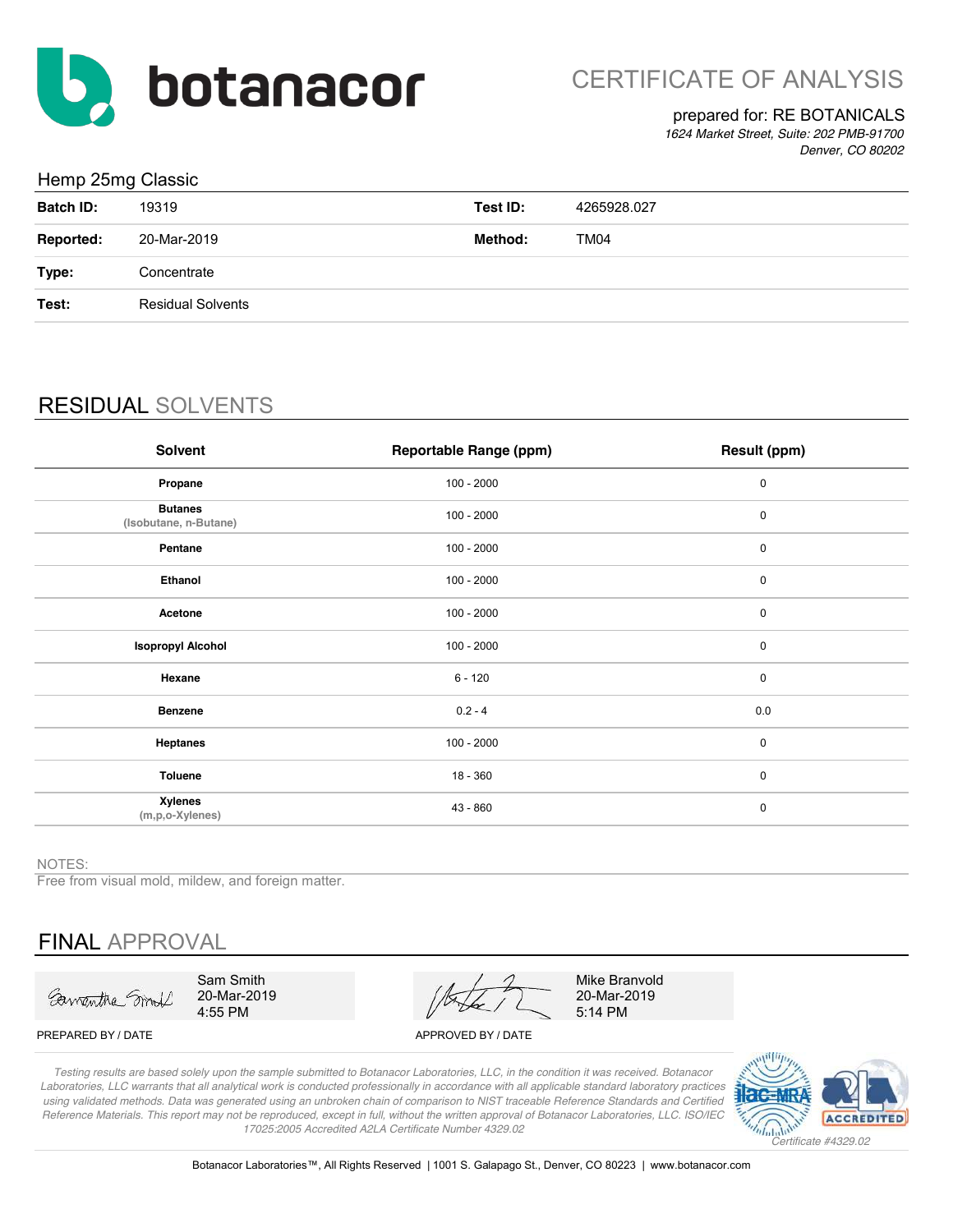

## prepared for: RE BOTANICALS

*1624 Market Street, Suite: 202 PMB-91700 Denver, CO 80202*

| Hemp 25mg Classic |             |  |
|-------------------|-------------|--|
| <b>Batch ID:</b>  | 19319       |  |
| <b>Reported:</b>  | 22-Mar-2019 |  |
| Type:             | Concentrate |  |
| Test:             | Micro       |  |

# MICROBIAL CONTAMINANTS

| <b>Test</b>                  | Result        | Unit  |
|------------------------------|---------------|-------|
| <b>Total Aerobic Count</b>   | None Detected | CFU/g |
| <b>Total Coliforms</b>       | None Detected | CFU/g |
| <b>Total Yeast and Molds</b> | None Detected | CFU/g |
| E. coli                      | None Detected | CFU/g |
| <b>Salmonella</b>            | None Detected | CFU/g |

*\* CFU/g = Colony Forming Unit per Gram*

*\*\* Total Yeast and Molds values are recorded in scientific notation, a common microbial practice of expressing numbers that are too large to be conveniently written in decimal form.*

*Examples: 10^2 = 100 CFU 10^5 = 100,000 CFU 10^3 = 1,000 CFU 10^4 = 10,000 CFU*

#### NOTES:

Free from visual mold, mildew, and foreign matter.

## FINAL APPROVAL

| Leade taitrans |  |
|----------------|--|



PREPARED BY / DATE APPROVED BY / DATE

*Testing results are based solely upon the sample submitted to Botanacor Laboratories, LLC, in the condition it was received. Botanacor Laboratories, LLC warrants that all*  analytical work is conducted professionally in accordance with all applicable standard laboratory practices using validated methods. Data was generated using an unbroken *chain of comparison to NIST traceable Reference Standards and Certified Reference Materials. This report may not be reproduced, except in full, without the written approval of Botanacor Laboratories, LLC.*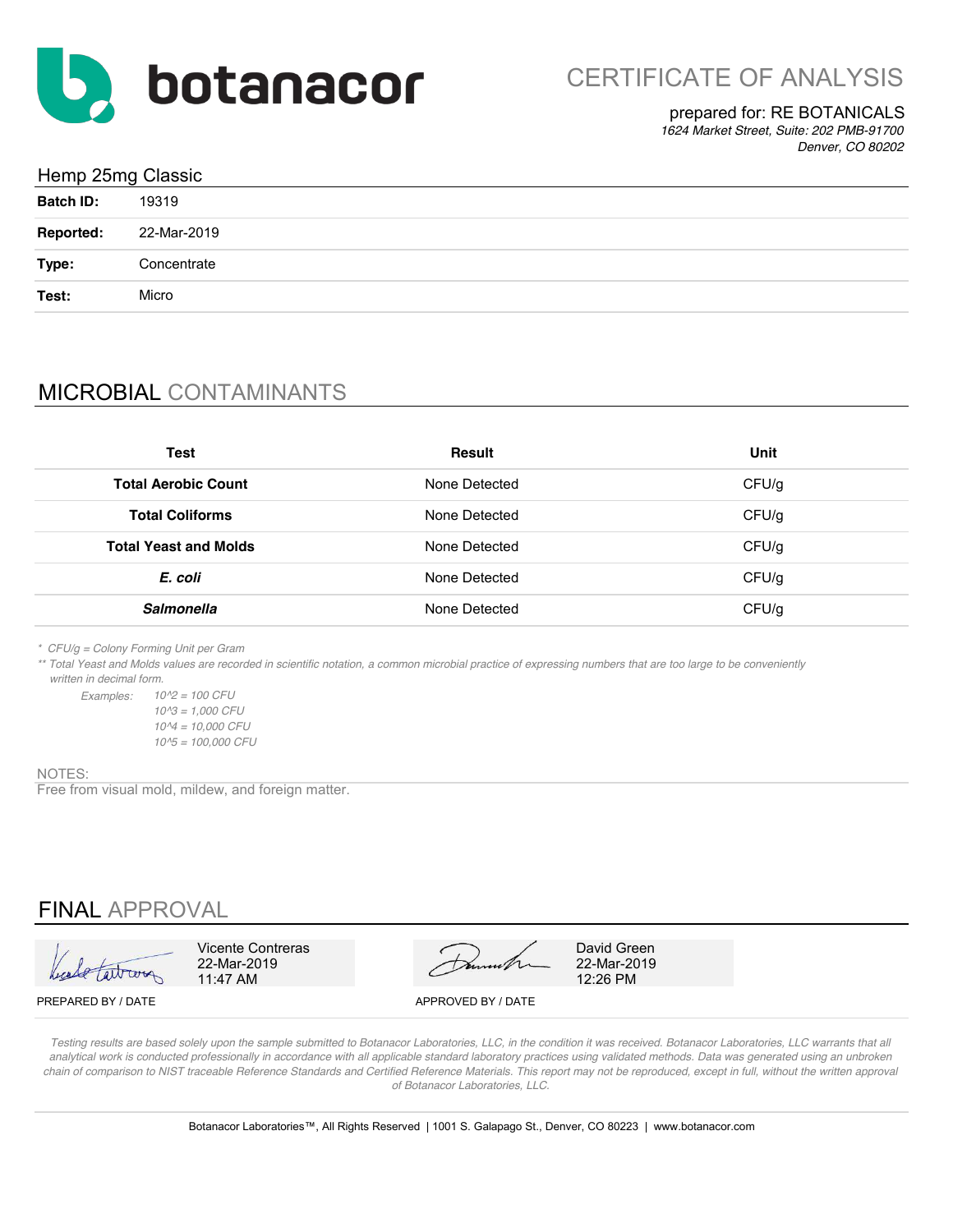

# **Certificate of Analysis**

# RE BOTANICALS, INC.

| <b>Sample Name:</b>              | <b>HEMP 25 CLASSIC TINCTURE</b>                          | <b>Eurofins Sample:</b>  | 8378836                       |
|----------------------------------|----------------------------------------------------------|--------------------------|-------------------------------|
| <b>Project ID</b>                | RE_BOTANIC-20190423-0004                                 | <b>Receipt Date</b>      | 23-Apr-2019                   |
| <b>PO Number</b>                 | <b>CVD</b>                                               | <b>Receipt Condition</b> | Ambient temperature           |
| <b>Lot Number</b>                | 19319                                                    | <b>Login Date</b>        | 23-Apr-2019                   |
| <b>Sample Serving Size</b>       |                                                          | <b>Date Started</b>      | 23-Apr-2019                   |
| <b>Analysis</b>                  |                                                          |                          | <b>Result</b>                 |
| <b>Metals Analysis by ICP-MS</b> |                                                          |                          |                               |
| Arsenic                          |                                                          |                          | <0.0783 ppm                   |
| Cadmium                          |                                                          |                          | <0.0196 ppm                   |
| Lead                             |                                                          |                          | 0.0263 ppm                    |
| Mercury                          |                                                          |                          | <0.00979 ppm                  |
|                                  | Multi-Residue Analysis for hemp products - 60+ compounds |                          |                               |
|                                  | Matrix Type - To Determine Limit of Quantification (LOQ) |                          | <b>High-Fat Food Matrices</b> |
| Abamectin                        |                                                          |                          | <0.05 mg/kg                   |
| Aldicarb                         |                                                          |                          | <0.05 mg/kg                   |
| Aldicarb sulfone (Aldoxycarb)    |                                                          |                          | <0.05 mg/kg                   |
| Aldicarb sulfoxide               |                                                          |                          | <0.05 mg/kg                   |
| Azoxystrobin                     |                                                          |                          | <0.05 mg/kg                   |
| <b>Bifenazate</b>                |                                                          |                          | <0.05 mg/kg                   |
| Bifenthrin                       |                                                          |                          | <0.05 mg/kg                   |
| Carbaryl                         |                                                          |                          | <0.05 mg/kg                   |
| Carbofuran                       |                                                          |                          | <0.05 mg/kg                   |
| Carbofuran-3-hydroxy-            |                                                          |                          | <0.05 mg/kg                   |
| Chlorantraniliprole              |                                                          |                          | <0.05 mg/kg                   |
| Chlordane, cis-                  |                                                          |                          | <0.05 mg/kg                   |
| Chlordane, trans-                |                                                          |                          | <0.05 mg/kg                   |
| Chlorfenapyr                     |                                                          |                          | <0.05 mg/kg                   |
| Chlorpyrifos                     |                                                          |                          | <0.05 mg/kg                   |
| Coumaphos                        |                                                          |                          | <0.05 mg/kg                   |
| Cyfluthrin                       |                                                          |                          | <0.05 mg/kg                   |
| Cypermethrin                     |                                                          |                          | <0.05 mg/kg                   |
|                                  | Cyproconazole (2 diastereoisomers)                       |                          | <0.05 mg/kg                   |
| Cyprodinil                       |                                                          |                          | <0.05 mg/kg                   |
| Dichlorvos                       |                                                          |                          | <0.05 mg/kg                   |
| Diclobutrazol                    |                                                          |                          | <0.05 mg/kg                   |
| Dipropetryn                      |                                                          |                          | <0.05 mg/kg                   |
| Disulfoton                       |                                                          |                          | <0.05 mg/kg                   |

Printed: 29-May-2019 10:12 am Page 1 of 4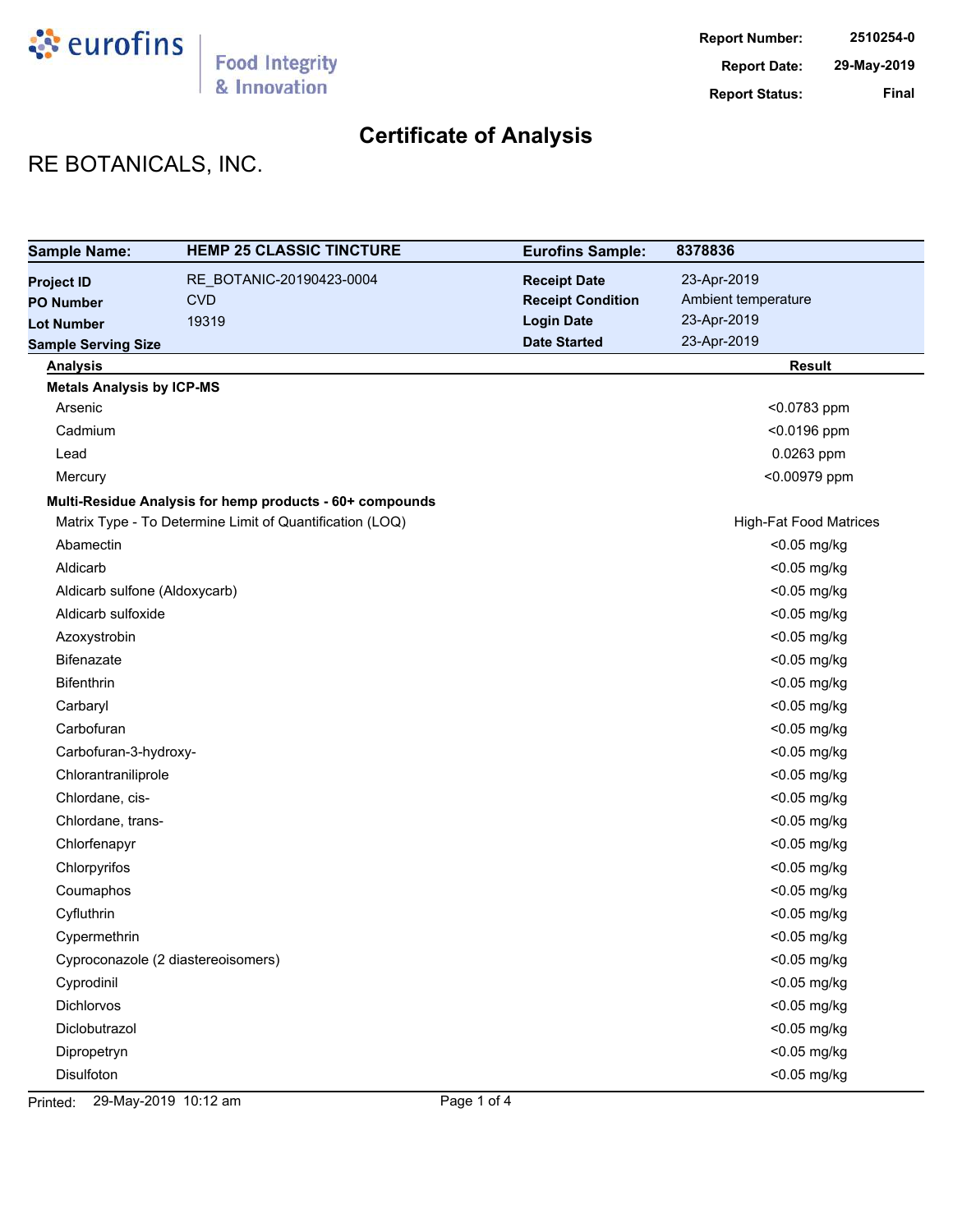

# **Certificate of Analysis**

# RE BOTANICALS, INC.

| <b>Sample Name:</b>            | <b>HEMP 25 CLASSIC TINCTURE</b>                          | <b>Eurofins Sample:</b>  | 8378836             |
|--------------------------------|----------------------------------------------------------|--------------------------|---------------------|
| <b>Project ID</b>              | RE_BOTANIC-20190423-0004                                 | <b>Receipt Date</b>      | 23-Apr-2019         |
| <b>PO Number</b>               | <b>CVD</b>                                               | <b>Receipt Condition</b> | Ambient temperature |
| <b>Lot Number</b>              | 19319                                                    | <b>Login Date</b>        | 23-Apr-2019         |
| <b>Sample Serving Size</b>     |                                                          | <b>Date Started</b>      | 23-Apr-2019         |
| <b>Analysis</b>                |                                                          |                          | <b>Result</b>       |
|                                | Multi-Residue Analysis for hemp products - 60+ compounds |                          |                     |
| Endosulfan I (alpha-isomer)    |                                                          |                          | <0.05 mg/kg         |
| Endosulfan II (beta-isomer)    |                                                          |                          | <0.05 mg/kg         |
| Endosulfan sulfate             |                                                          |                          | <0.05 mg/kg         |
| Epoxiconazole                  |                                                          |                          | <0.05 mg/kg         |
| Ethiofencarb                   |                                                          |                          | <0.05 mg/kg         |
| Etofenprox                     |                                                          |                          | <0.05 mg/kg         |
| Etoxazole                      |                                                          |                          | <0.05 mg/kg         |
| Fenoxycarb                     |                                                          |                          | <0.05 mg/kg         |
| Fenpropathrin                  |                                                          |                          | <0.05 mg/kg         |
|                                | Fenvalerate/Esfenvalerate (sum of isomers)               |                          | <0.05 mg/kg         |
| Fipronil                       |                                                          |                          | <0.05 mg/kg         |
| Fipronil desulfinyl            |                                                          |                          | <0.05 mg/kg         |
| Fipronil sulfone               |                                                          |                          | <0.05 mg/kg         |
| Imazalil                       |                                                          |                          | <0.05 mg/kg         |
| Imidacloprid                   |                                                          |                          | <0.05 mg/kg         |
| Malathion                      |                                                          |                          | <0.05 mg/kg         |
| Methiocarb                     |                                                          |                          | <0.05 mg/kg         |
| Methiocarb sulfone             |                                                          |                          | <0.05 mg/kg         |
| Methiocarb sulfoxide           |                                                          |                          | <0.05 mg/kg         |
| Methomyl                       |                                                          |                          | <0.05 mg/kg         |
| Metolachlor                    |                                                          |                          | <0.05 mg/kg         |
| Mevinphos (E- and Z-isomers)   |                                                          |                          | <0.05 mg/kg         |
| Myclobutanil                   |                                                          |                          | <0.05 mg/kg         |
| Naled (Dibrom)                 |                                                          |                          | <0.05 mg/kg         |
| Paclobutrazol                  |                                                          |                          | <0.05 mg/kg         |
| Permethrin (sum of isomers)    |                                                          |                          | <0.05 mg/kg         |
| Propoxur                       |                                                          |                          | <0.05 mg/kg         |
| Pyrethrum (total)              |                                                          |                          | <0.50 mg/kg         |
| Spinetoram (spinosyns J and L) |                                                          |                          | <0.05 mg/kg         |
| Spinosad (spinosyns A and D)   |                                                          |                          | <0.05 mg/kg         |

Printed: 29-May-2019 10:12 am Page 2 of 4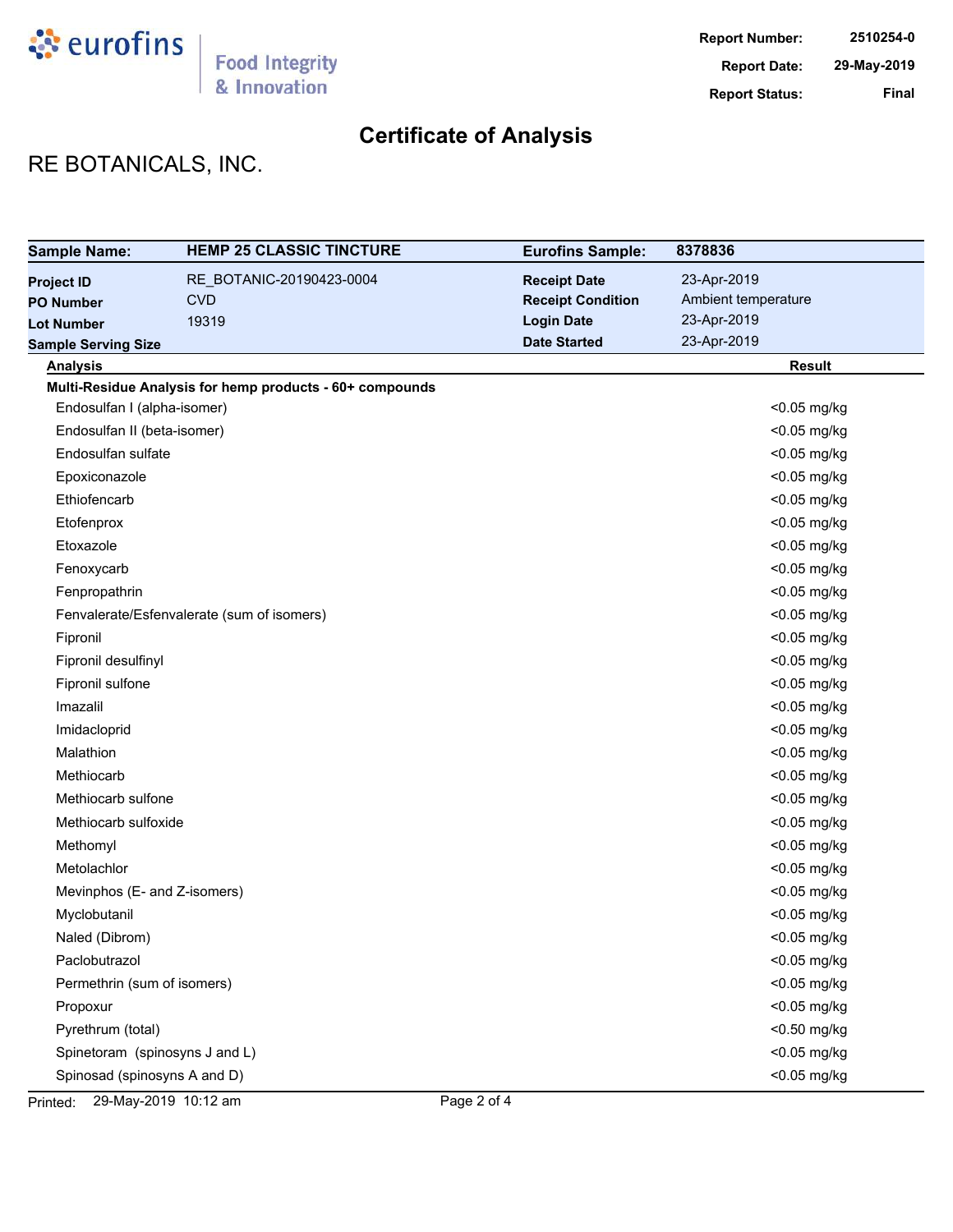

## **Certificate of Analysis**

## RE BOTANICALS, INC.

| <b>Sample Name:</b>                   | <b>HEMP 25 CLASSIC TINCTURE</b>                          | <b>Eurofins Sample:</b>                         | 8378836                            |
|---------------------------------------|----------------------------------------------------------|-------------------------------------------------|------------------------------------|
| <b>Project ID</b><br><b>PO Number</b> | RE BOTANIC-20190423-0004<br><b>CVD</b>                   | <b>Receipt Date</b><br><b>Receipt Condition</b> | 23-Apr-2019<br>Ambient temperature |
| <b>Lot Number</b>                     | 19319                                                    | <b>Login Date</b>                               | 23-Apr-2019                        |
| <b>Sample Serving Size</b>            |                                                          | <b>Date Started</b>                             | 23-Apr-2019                        |
| <b>Analysis</b>                       |                                                          |                                                 | Result                             |
|                                       | Multi-Residue Analysis for hemp products - 60+ compounds |                                                 |                                    |
| Spirodiclofen                         |                                                          |                                                 | $<$ 0.05 mg/kg                     |
| Spiromesifen                          |                                                          |                                                 | $<$ 0.05 mg/kg                     |
| Spiromesifen enol                     |                                                          |                                                 | $<$ 0.05 mg/kg                     |
| Spirotetramat                         |                                                          |                                                 | $<$ 0.05 mg/kg                     |
| Spiroxamine (2 diastereoisomers)      |                                                          |                                                 | $<$ 0.05 mg/kg                     |
| Tebuconazole                          |                                                          |                                                 | $<$ 0.05 mg/kg                     |
| Thiabendazole                         |                                                          |                                                 | $<$ 0.05 mg/kg                     |
| Thiabendazole-5-hydroxy-              |                                                          |                                                 | <0.05 mg/kg                        |
| Thiacloprid                           |                                                          |                                                 | $<$ 0.05 mg/kg                     |
| Trifloxystrobin                       |                                                          |                                                 | $<$ 0.05 mg/kg                     |

### **Method References Testing Location**

### **Metals Analysis by ICP-MS (ICP\_MS\_B\_S) Food Integrity Innovation-Boulder**

Methods for the Determination of Metals in Environmental Standards - Supplement 1, EPA-600/R-94-111, May 1994.

"Determination of Metals and Trace Elements in Water and Wastes by Inductively Coupled Plasma-Mass Spectrometry", USEPA Method 200.8, Revision 5.1, EMMC Version.

### Multi-Residue Analysis for hemp products - 60+ compounds (PEST\_HEMP) **Food Integ. Innovation-Greenfield**

*Official Methods of Analysis*, *AOAC Official Method 2007.01*, Pesticide Residues in Foods by Acetonitrile Extraction and Partitioning with Magnesium Sulfate, AOAC INTERNATIONAL (modified).

*CEN Standard Method EN 15662*: Food of plant origin - Determination of pesticide residues using GC-MS and/or LC-MS/

MS following acetonitrile extraction/partitioning and clean-up by dispersive SPE - QuEChERS method.

List of the tested pesticides and their limits of quantification (LOQs) are available upon request.